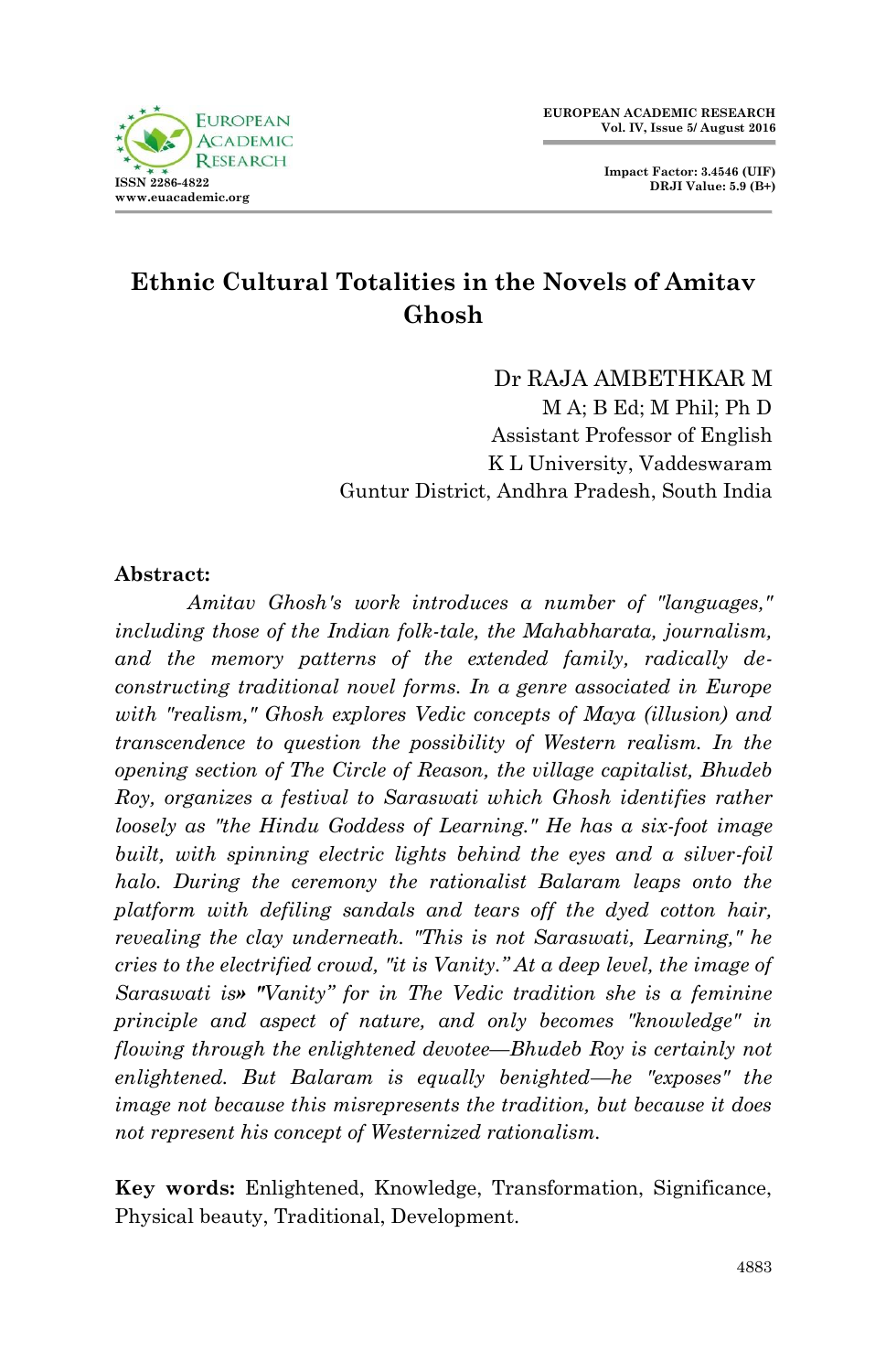## **INTRODUCTION:**

Towards the end of the book there is another festival, the reenactment of Chitrangada's appearance to Arjuna. In the story, taken from the *Mahubharata* via Tagore, the warrior princess Chitrangada is granted the gift of physical beauty for a year in order to attract Arjuna. She becomes his lover, but Arjuna, not knowing the transformation, is drawn by hearsay to Chitrangada's other self. After the year, Arjuna sees her without her beauty, and understands the illusion of the physical. (382) The two episodes are alike and yet opposites. In the first, a religious image is unmasked, showing the crude substance beneath; in the second, physical reality is dissipated to reveal the spiritual.

In both, the real significance of the ritual has been missed. In the first, traditional belief has been prostituted as a means of publicity by the grossly materialistic Bhudeb Roy; in the second, the original legend has been sentimentalized by Tagore and is being played on a gramophone record, in a language the participants cannot understand, in an alien country. Chitrangada is being played by a prostitute, Kulfi. This does and does not invalidate the myths. Misused and misunderstood, the two episodes do have a meaning—the first in the cycle of conflict within which Alu begins his quest for a higher meaning; the second, in the movement that redeems Kulfi (who is given a full ritual burial), and turns Alu back to India. Only through illusion can truth be found.

The concern with the cyclical process of the activity of life underpins the whole book. Reality is Maya, illusion, but only through Maya can reality be understood. The three sections of the novel follow the three Vedic Gunas—Sattva, Rajas and Tamas,—the three aspects of nature ( prakriti') without which no action is possible, taking the development from rising awareness of "Reason," through "Passion," to "Death" or entropy The process also brings together the divergent stylistic levels of the book**—**that of an exuberant folk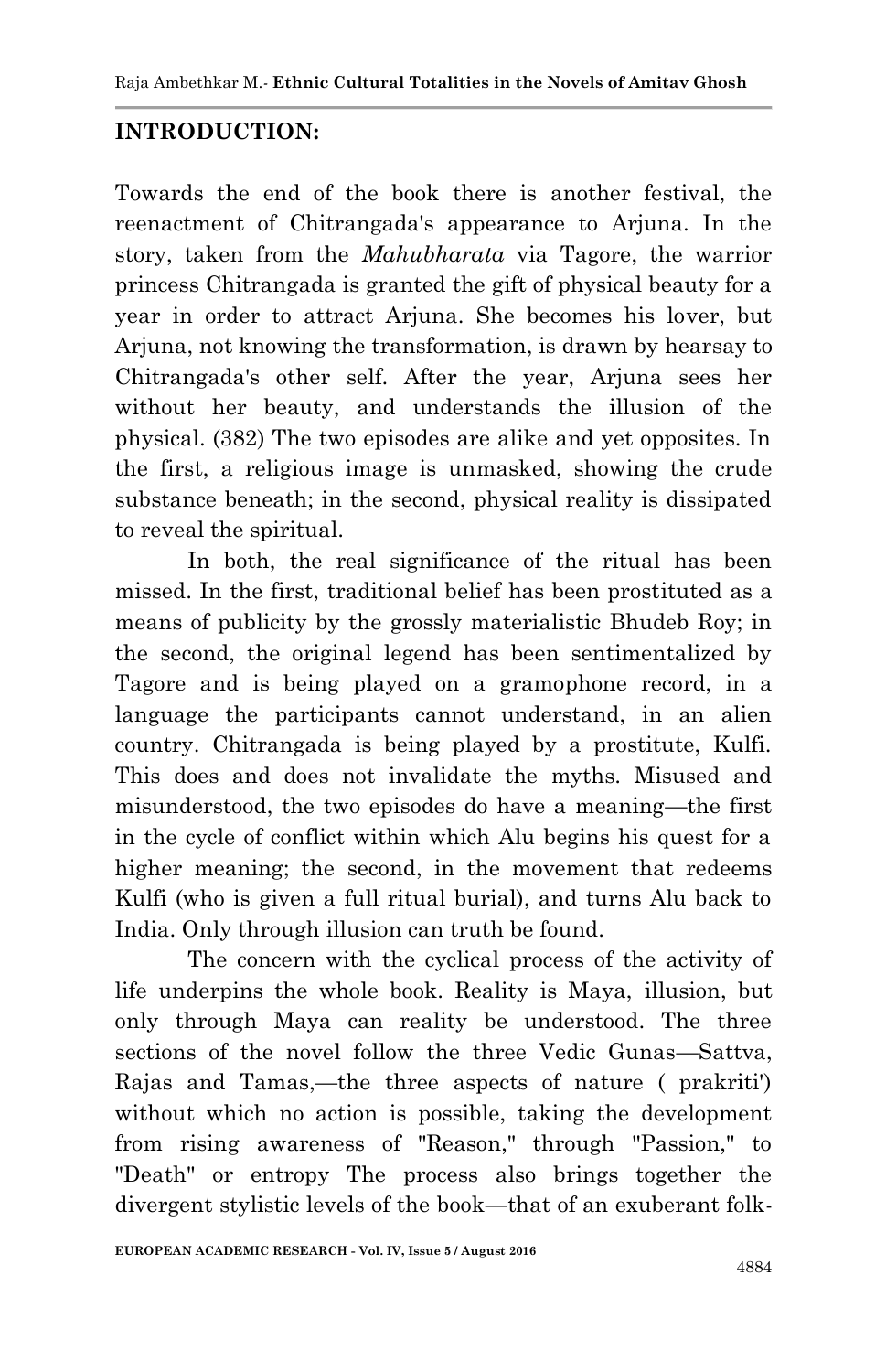tale, of the emergence of a human community, and the dialectic between Indian and European consciousness in an alien predicament.

The opening sections focus on a village near the future India-Pakistan border, where Balaram embodies the impact of nineteenth-century scientific reason on India. For Balaram, the modem age began with Pasteur's development of disinfectant and inoculation, and Madame Curio's experiments with tradition to control cancer cells. With these scientific discoveries Balaram believes superstition and ignorance were done away with and the scientific basis of life established. Armed with this knowledge he wages a heroic war against the corrupt commercialism of his arch-enemy, Bhudeb Roy. Yet the inadequacy of this view is hilariously underlined by Balaram's attempt to answer all problems, including war, with buckets of carbolic acid.

Indeed Balaram's concepts of the 'new science" were already out of date, Curie and Pasteur being both creators of a new consciousness and the inheritors of the old. Again Ghosh complicates the issue. For Balaram's reliance on a nineteenthcentury pseudo-science, Phrenology, in fact approximates to the Indian "superstition" of popular religion and astrology that he opposes. His search for a new Western vision of reality, reflected in the chapter titled "a Pasteurised universe," brings to mind the Vedic legend of the creation of the world, in which the milk ocean of creation was churned by the gods and demons using a snake to separate the poison from the "amrit" (ambrosia). Shiva drank the poison, purifying (pasteurising) the universe. However the outcome was that only the gods drank the "Amrit": Ghosh suggests Balaram also has a one-sided strategy.

Into the story comes Alu, his name, literally "potato." Alu gains his name because his head, of such interest to Balaram, is lumpy like a spud. But Alu, who emerges as the real hero of the book, is also basic, \ unlovely but ever-renewed, a child of the folk, a creature of the earth. While Balaram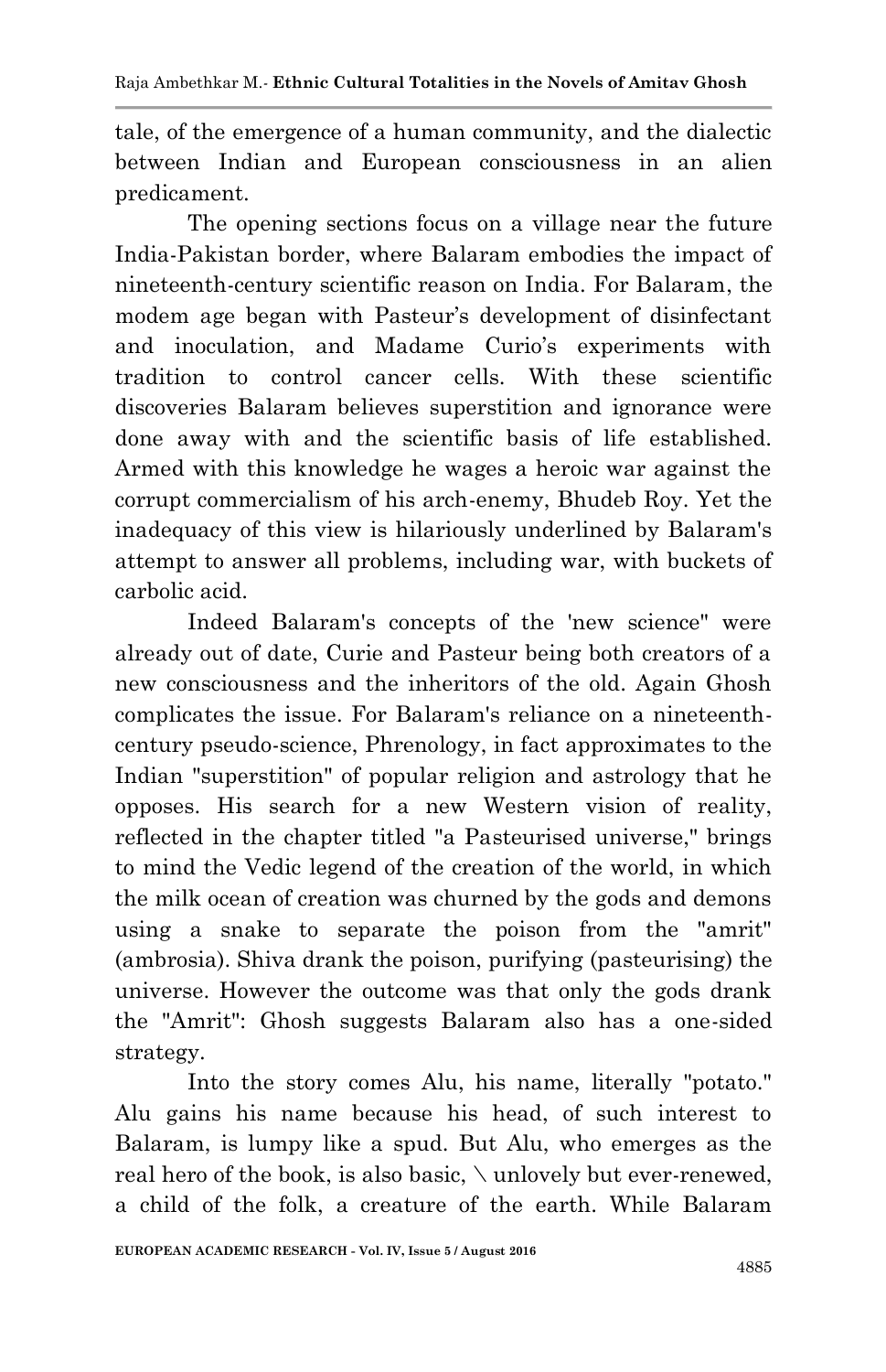pursues his intellectual war against Bhudeb Roy in a landscape sacrificed by the internecine India-Pakistan conflict, Alu becomes a master-weaver. Weaving is a central image of the book, bringing together its many paradoxes and opposites. A craft, using the cotton indigenous to India from prehistoric times, it is a paradigm of Indian culture. Yet as a mechanical process, it embodies the commercial exploitation that undermine all human societies. "When the history of the world broke, cotton and cloth were behind it; mechanical man in pursuit of his own destruction . . . millions of African and half of America were enslaved by cotton." (57).

When a misdirected flare ignites Balaram's defensive arsenal, Alu escapes with a sewing machine and Balaram's Life of Pasteur. Pursued south to Kerala by the police detective Jyoti Das, who becomes a figure of death as the book progresses, Alu crosses the Indian Ocean to the imaginary Gulf State of Al-Ghazira with a boatload of Indian women, destined for the town's brothels by Zindi. Sexual, predatory and physically dominating, Zindi is an ambivalent figure of womanhood whose machinations continue whatever quest idealism may pursue. Al-Ghazira is an oil state, a chaotic meeting of the traditional folk, the old tyranny of the Emirs, and the Western pressures of colonial administration and postcolonial exploitation.

A huge economic centre has risen in the desert as a monument to a progress no one wants: when it collapses, Alu is buried in the dead-centre, the rubble arrested by a fallen beam inches from his nose. When he emerges after days of meditation, it is with the inspiration that money, not germs, are destroying civilization. The vision is as flawed as that of Balaram, and when the revolutionary society led by Abu Fahl is crushed by the state, it is with Zindi, Kulfi (an inmate of Zindi's brothel) and an orphan child called Boss that Alu escapes. Following in reverse the routes by which European culture travelled to India, they reach Tunisia, chosen by Amitav Ghosh as an instance of a political integration of European and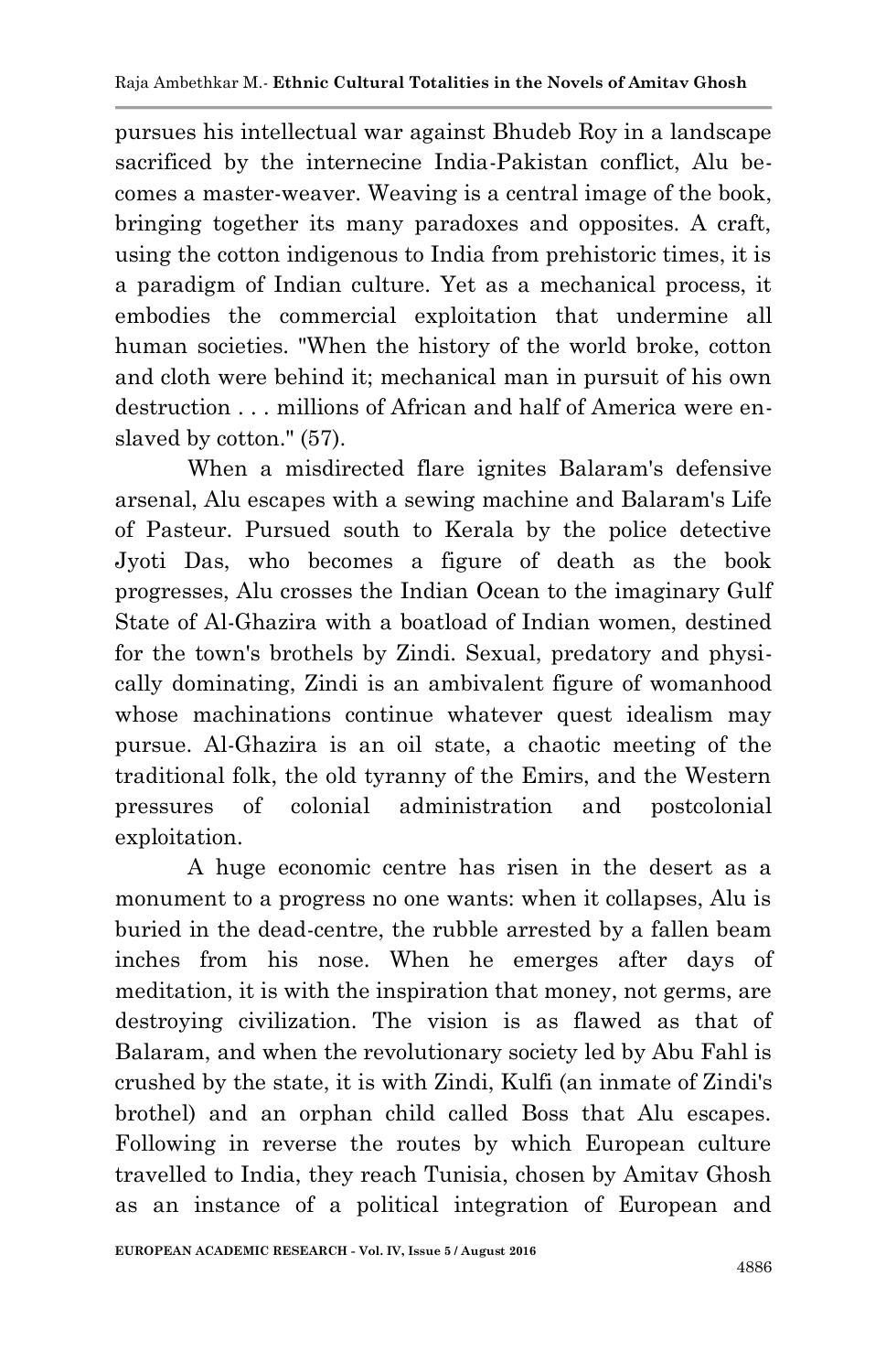African cultures. Here the trio meet with an expatriate Indian doctor, Dr. Verma.

The "circle" is closing. For if Balaram came to his vision of reason through biology, attacking deviant microbes with his panacea of carbolic acid, Dr. Verma comes to a Hindu reverence of life also from a basic in microbiology. Dr. Verma even has a Life of Pasteur. In it she points out to Alu that the germ brings both death and makes the possibility of life. "It says without the germ 'life would be impossible because death would be incomplete.'" (356) It is Dr. Verma who organizes a dramatic reenactment of the play by Tagore, already mentioned, where the princess Chitrangada, returned to her plain appearance, is seen in her essence by Arjuna. Dr. Verma has to take what Indian actors she can find, and as noted above, when the scene is enacted, within the costumes Kulfi the prostitute takes the part of Chitrangada, while the warrior Arjuna is played by the police-agent Jyoti Das. Kulfi expresses a moment of intense sexual desire and crashes to the ground, clutching her heart, dead.

"Heavenly, Her fathers have gathered her to their heavenly abode" intones Dr. Verma, dressed as Madana, the God of Love. (400) The cycle of death and regeneration is almost complete. After Alu has gone to great lengths to give Kulfi a proper Indian burial, he is told by Dr. Verma that this will give him a reason for going home, and the book ends with Alu, Boss and Zindi, turning back towards India, while the death-bearing Jyoti Das looks towards Europe.

The Circle of Reason is an extraordinarily accomplished first novel. It combines wit, intelligence and creative innovation to explore new possibilities for the novel form in the Indian context. Yet it is not wholly successful. The different narrative strategies pull apart, and the substructure, of knowledge working its way through the stages of the three Gunas, does not sufficiently unite the divergent sections. Moreover the work suffers from being too complex for its imaginative integrity: at times one becomes aware of Ghosh's manipulation.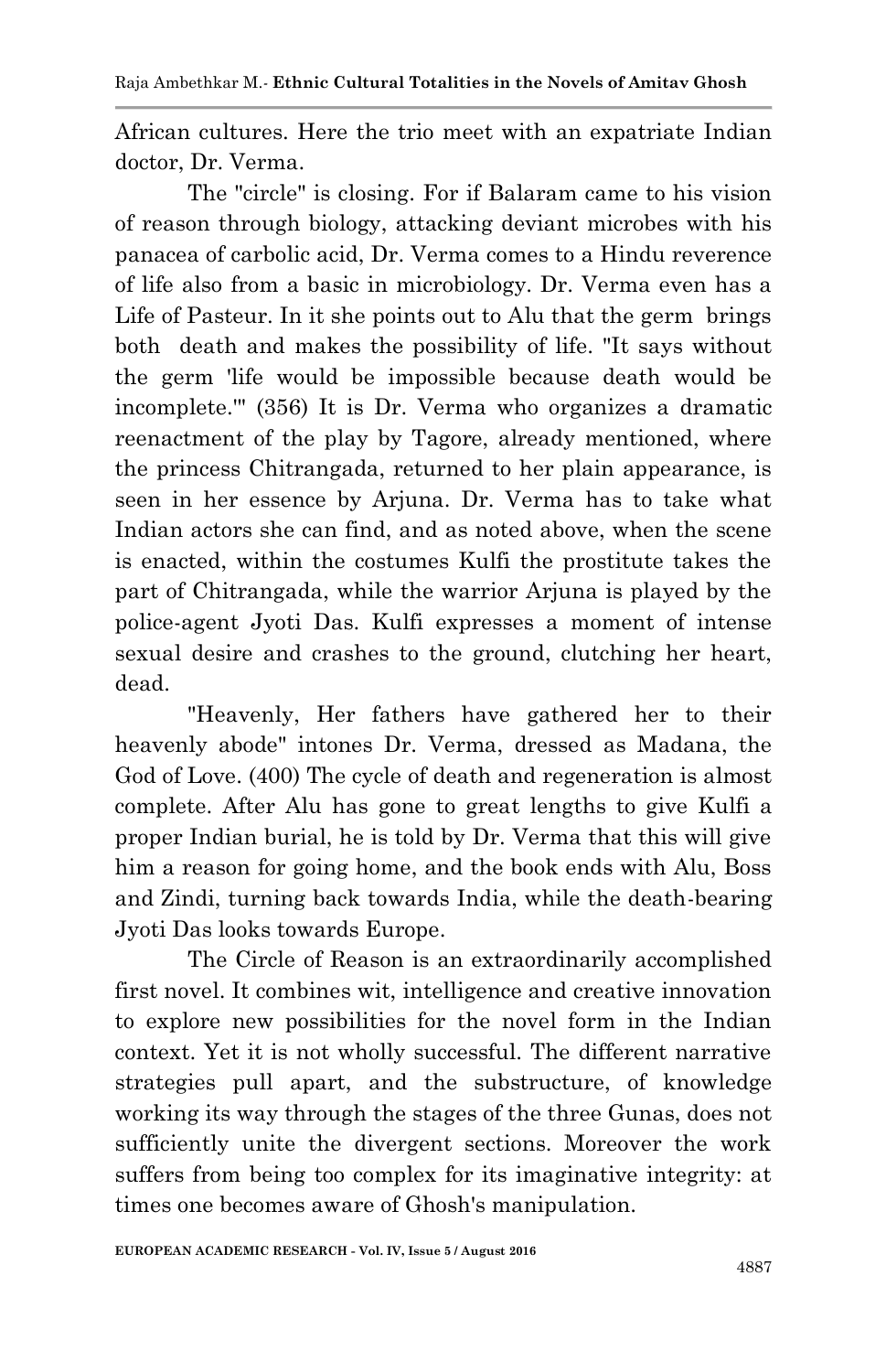In The Shadow Lines, Ghosh finds a sharper unifying focus. The novel brings together the forms of the autobiographical novel and the family chronicle, to subvert both. "I am born" begins Dickens' David Copperfield. "In 1939, thirteen years before I was born," begins The Shadow Lines. Ghosh's novel introduces a family "tree," but it is not the legally-defined family of European society, of Galsworthy's Forsyte Saga or Thomas Mann's Buddenhrooks—rather, it is the Asian extended family of loyalties, affections and associations. This becomes so complex that even the narrator confesses confusion and the novel is to some extent about the meaning of family relationships in a disintegrating world. "Shadow Lines" of the title refers both to lines of separation, and the invisible links which bind.

There are several lines of family introduced—that of the narrator, based in Calcutta; that of his grandmother's sister, associated with Dhaka, and two further lines bringing into the story Robi and Ila. But the blood relationships merge with those forged by intimacy, as with the British family, linked through domicile in India, of Lionel Tresawsen. The narrator's closest links are with Mayadebi, his grandmother's sister, and with her son Tridib, the enigmatic older friend through which the "1" narrator experiences much of his life.

For if Circle of Reason is about "Knowledge," Shadow Lines is about "Knowing." The novel moves through an intricate weaving back- wards and forwards in time. Narrative sequence is constantly frustrated by the intrusion of memory— memory working not, as in James Joyce's Ulysses, as a stream-ofconsciousness, so much as remembered family histories, restructured in a search for meaning. Memories sharpen into focus, then blur: "Although I cannot remember when it happened any more than I can remember when I first learnt to tell the time or tie my shoelaces."<sup>3</sup> "I don't know, I can't tell: that world is closed to me, shut off by too many years spent away." (13) Can we ever be sure? One of the most vivid episodes in the novel, a sexual encounter in a bombed theatre, is related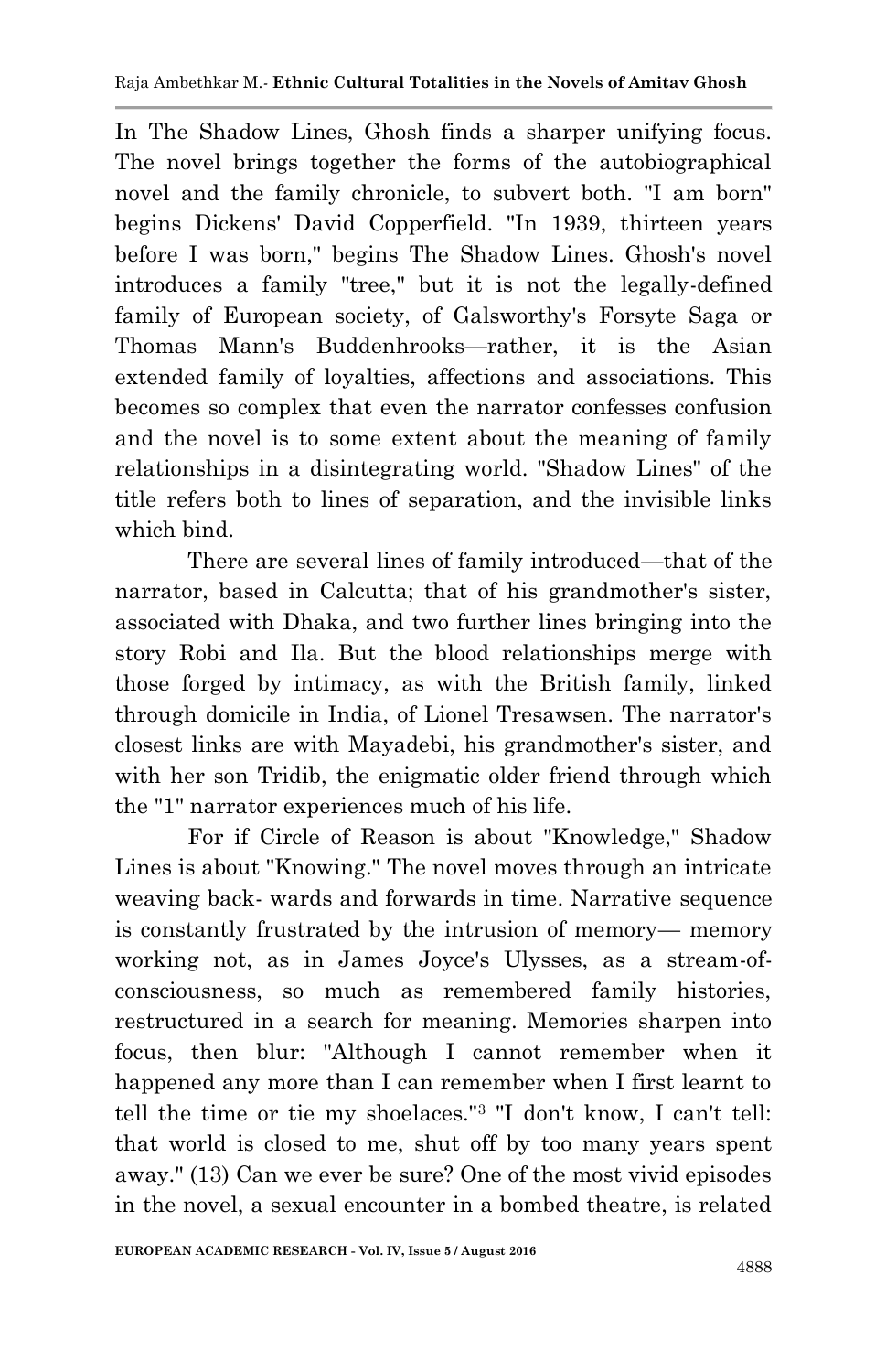by Tridib to May and so taken at third hand by the narrator. But even Tridib cannot be certain of how far his memory has been accurate: "he didn't know whether it had really happened or he had imagined it." Yet this does not invalidate memory. "Reality" for its own sake does not have any specific truth." Ila who claims to be "objective" remembers the cities she has visited by the airport lavatories.(26) Tridib gives meaning to his experience through his imagination, but not willfully. He teaches the narrator to "use [his] imagination with precision." (29)

Not that the ostensibly "practical" Ila is free from illusion. One of the recurrent motifs in the book is the mental creation of a house from another, secret, place—a vivid expression of the relationship between real and imagined "homes." Arriving in the Tresawsen's house in London, the narrator knows the position of every room. This is because when a child he had been taken to hide in a cellar below lla's family home in Dhaka, where they had "played houses." Ila had traced out for him an imaginary house, which we discover is identical in form to the London house where Ila had spent her childhood. In the cellar, as they play at having a family, it becomes clear their doll-child represents the earlier Ila. Yet the doll is blue-eyed and befriended and protected by the son of the house, Nick Price. In reality Ila was dark, and Nick deserted her: lla's underground imagination evades reality rather than clarifying it.

The novel gains stature by placing the individual themes starkly in a contemporary context. The shadow lines divide and link peoples and nations. The novel takes place largely on the newly-created Indo-Pakistan border which divides the family and its past. What is this border? Flying over it, the grandmother expects to see some sign. The father laughs— no, it will not be a long black line with green on one side and scarlet on the other. But the grandmother's question is a serious one. If there are no physical signs, where is the difference? Why cannot people as in the past travel from Dhaka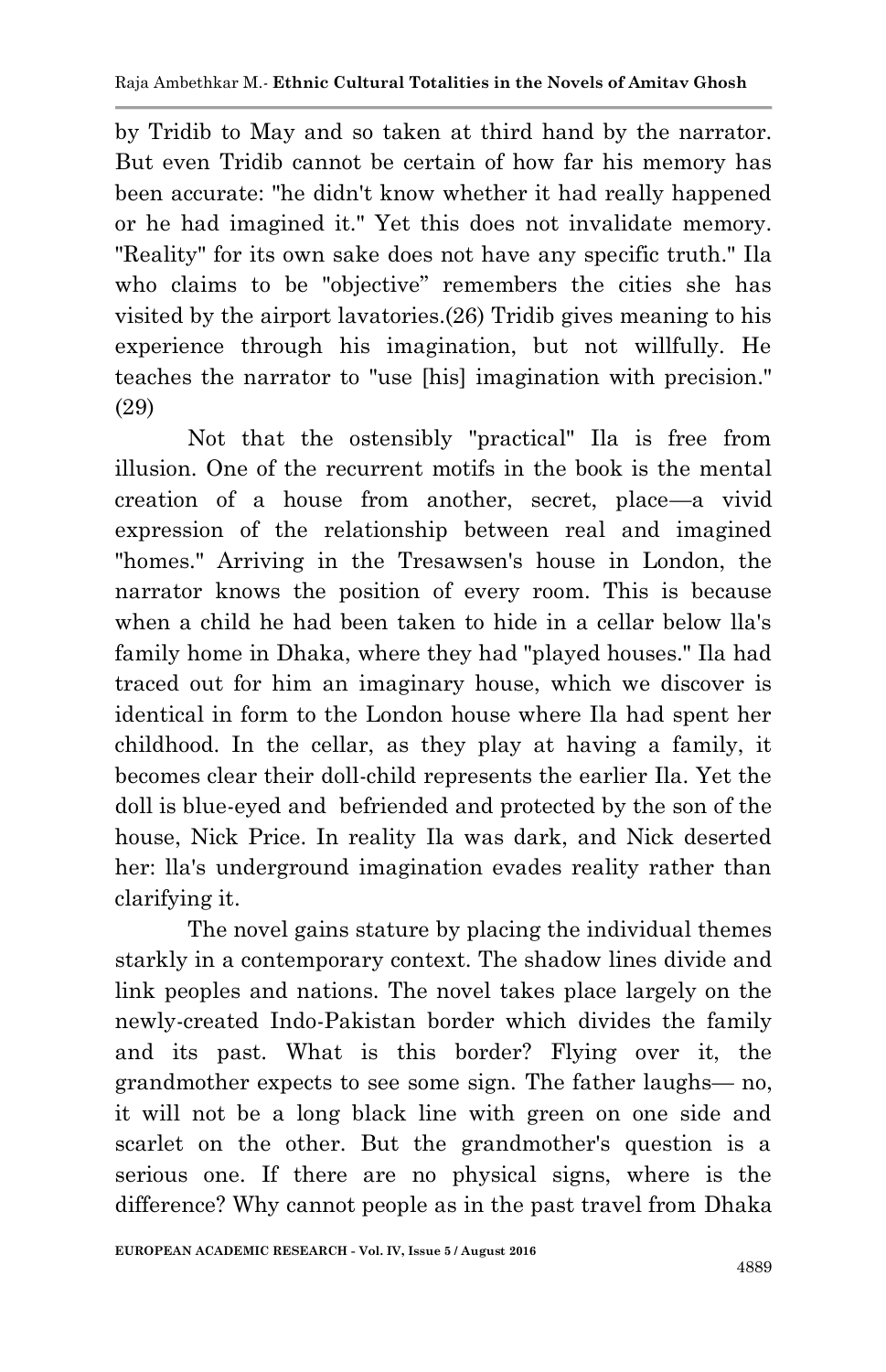to Calcutta without anyone stopping them? What are the shadow lines'? (154-55)

Their dual meaning emerges in the final sections of the book when the grandmothers discover a relative, turning senile, left behind in a hostile Dhaka. They go to rescue him—with Robi, May and Tridib. He is trying to escape from the mob when May and Tridib run to his rescue— May is protected by being English, but Tridib, throwing himself to his own death, drawn by the 'shadow line' of imaginative sympathy. Why he should do it is the mystery left by the book. As May says, "He gave himself up; it was a sacrifice. I know I can't understand it. I know I mustn't try, for any real sacrifice is a mystery." (252)

The profoundly personal ending of the book is different indeed in tone to that of Ghosh's first novel. But both end with a ritual, a religious intimation of the cycle and continuation of life. Ghosh's work to-date extends the scope of the novel, not only within its own narrative, but moving outward and beyond the strategies of words, to an exploration of i.e past and the future of the culture he has inherited.

In the geography of human history no culture is an island. In effect tumid was a region in the sense of the word *desa,* or the French *pays—* 'country' is too loaded a term to use—an area. . . not 'independent' but distinctive and singular, and precisely because of that, enmeshed with its neighbors in an intricate network of differences.<sup>2</sup>

Is this, then, another irony of history, doubly confirming the appropriative powers of the dominant discourse: that like the subaltern himself, those who set out to restore his presence end only by borrowing the tools of that discourse, tools which serve only to reduplicate the first subjection which they effect, in the realms of critical theory?<sup>3</sup> Rosalind O'Hanlon, 'Recovering the Subject: *Subaltern studies and* Histories of Resistance in Colonial South Asia', *Modern Asian Studies,* 22, 1 (1988), p. 218.

My interest in Ghosh's work arose initially from a growing concern with the way theories of colonial discourse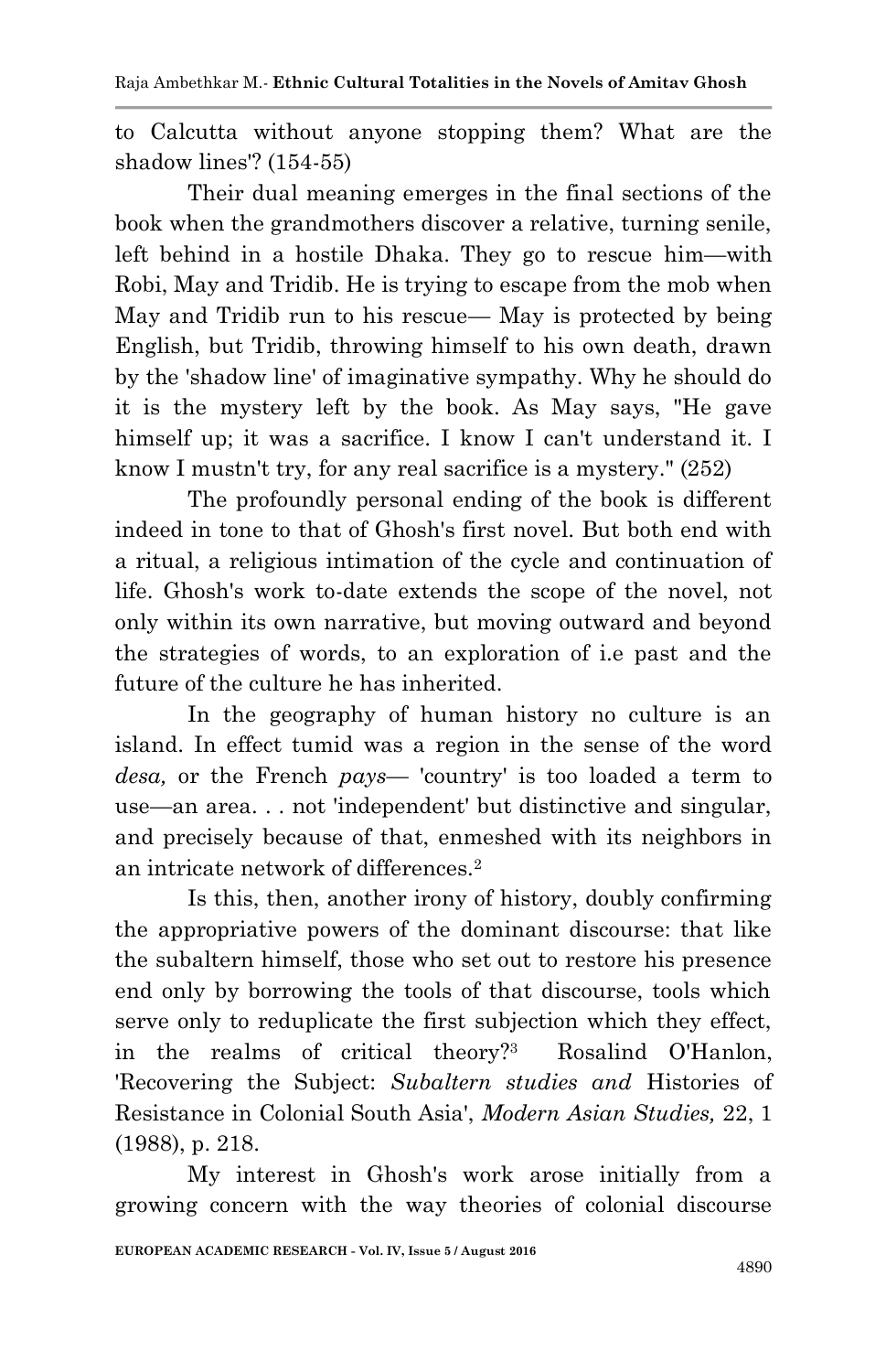have become globalized, while the practice of a good deal of post-colonial criticism has become overly theoreticized and predictable. Ghosh's training in historical and anthropological research, his eschewing of grand theoretic gestures and his links with the **Subaltern Studies** project, make his work an interesting site around which current arguments in postcolonial theory can be conducted.

Ghosh's writing reflects the recent concern of anthropologists with the porosity of cultural boundaries. As Renato Rosaldo argues, 'In contrast with the classic view, which posits culture as a self-contained whole made up of coherent patterns, culture can arguably be conceived as a more porous array of intersections where distinct processes cross from within and beyond its borders'.<sup>4</sup> The characters in Ghosh's novels do not occupy discrete cultures, but 'dwell in travel' in cultural spaces that flow across borders—the 'shadow lines' drawn around modern nation states. Yet, like Edward Said's *Orientalism***,** these novels also remain bound in the notion of a universal humanity and like the otherwise very different work of Homi K. Bhabha, they postulate a global theory of the colonial subject. As the Australia anthropologist Nicholas Thomas argues, 'Orientalist. . . pre-occupations . . . can be displaced, not by a new universalism, but by interest in a plethora of differences that would crosscut ethnic-cultural totalities'.<sup>5</sup> Ghosh's ethnography *in an antique land* follows this trajectory. Influenced by his association with the Subaltern Studies scholars, Ghosh returns to a rigorous mode of empirical research recover the historically situated subjectivities of a network of traders and their slaves operating between North Africa and south-west India during the Middle Ages. This cultural space is a vast, borderless region with its own hybrid languages and practices which circulate without national or religious boundaries. Ghosh's nuanced and self-reflexive writing means that the subaltern consciousness remains a trace rather than a presence, 'a theoretical fiction' that allows him.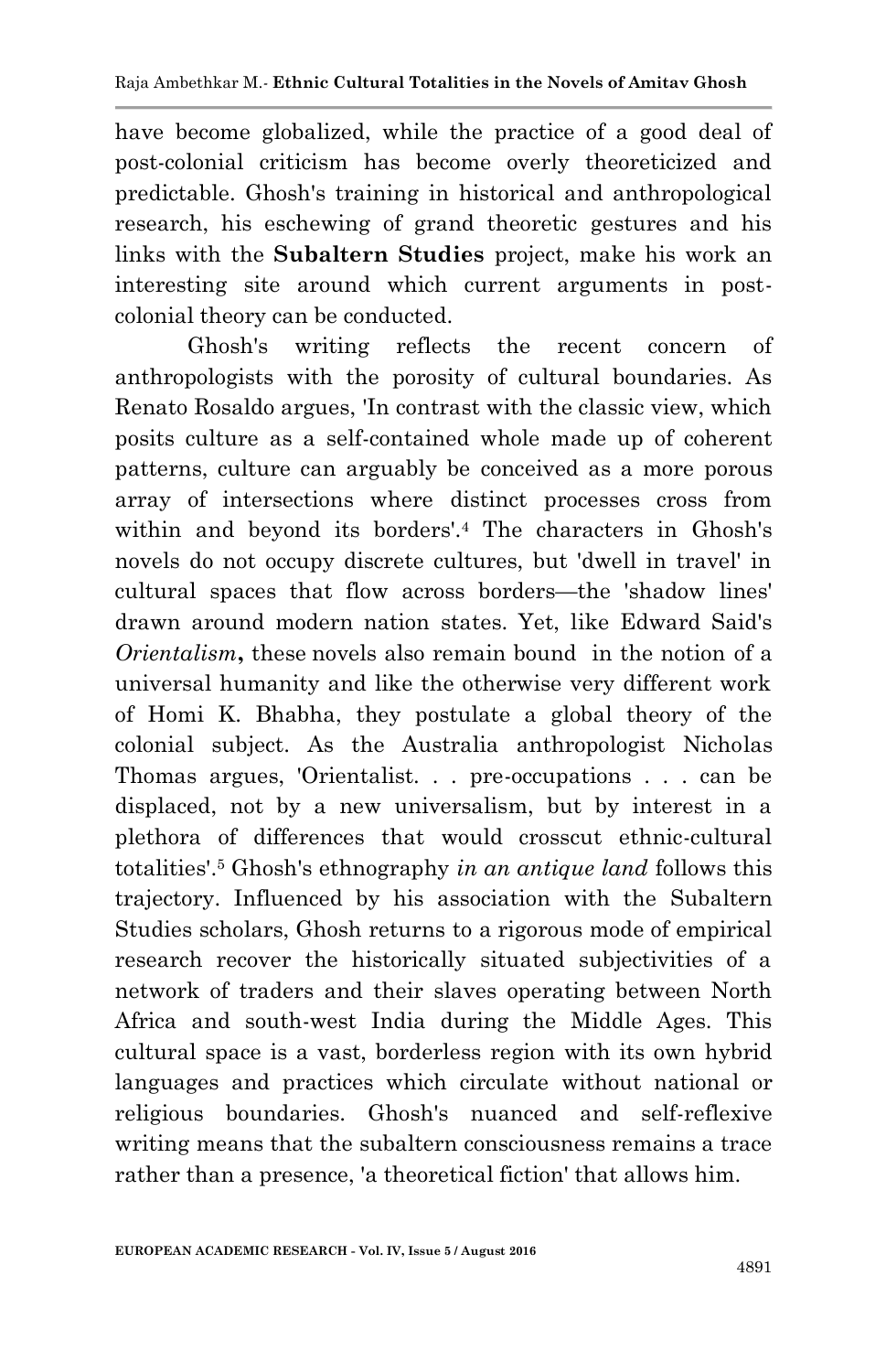In the article, 'The Transit Lounge of Culture', the American anthropologist James Clifford has attempted to frame Ghosh's work in the context of recent developments in the discipline of anthropology. Texts like Gloria Anzaldua's *Borderlands/La Frontera* have shifted anthropology away from the study "of separate, authentic cultures toward the borderlands between cultures;" away from separate to 'comparative inter cultural studies'. Such diaspora cultures are not oriented towards lost origins or homelands, but are produced by ongoing histories of migrations and transnational cultural flows. Once we begin to focus on these inter-cultural processes, Clifford argues, the notion of separate, discrete cultures evaporates; we become aware that all cultures have long histories of border crossings, diasporas and migrations.<sup>7</sup>

In **Culture and Truth: The Remaking of Social Analysis,** Clifford's colleague Renato Rosaldo describes a symptomatic exchange between delegates at a conference where the contesting paradigms within anthropology were vividly expressed in the metaphors of a museum and a garage sale:

... at a conference ... on the crisis in anthropology, Cora Du Bois, a retired Harvard professor, spoke of the distance she felt from the 'complexity and disarray of what I once found a justifiable and challenging discipline. ... It has been like moving from a distinguished art museum into a garage sale'. The images of the museum, for the classic period, and the garage sale, for the present strike me as being quite apt, but I evaluate them rather differently than Du Bois. She feels nostalgia for the distinguished art museum with everything in its place, and I see it as a relic from the colonial. She detests the chaos of the garage sale, and I find it provides a precise image for the postcolonial situations where cultural artifacts flow between unlikely places, and nothing is sacred, permanent or sealed off. . . the image of the garage sale depicts our present global situation. . . . Ours is definitively a postcolonial epoch . . . the third world has imploded into the metropolis.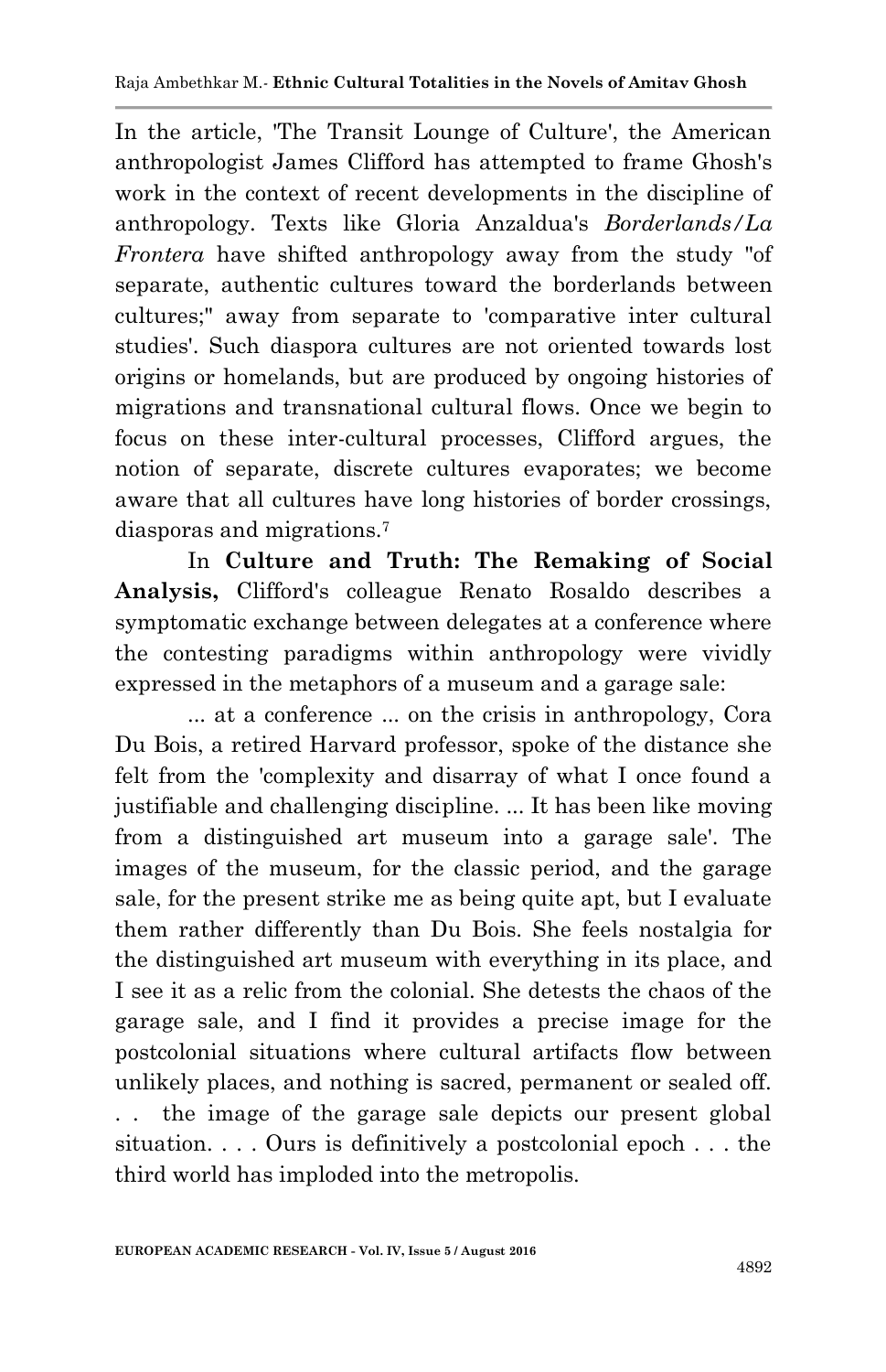The remaking of social analysis Rosaldo describes in his book has re-defined anthropology's field of study, while at the same time drawing attention to the role of the observer in producing that field. In this new context, 'the fiction of the uniformly shared culture increasingly seems more tenuous than useful'. 'More often than we usually care to think,' Rosaldo argues, 'our everyday lives are crisscrossed by border zones, pockets and eruptions of all kinds.'. . Along with "our" supposedly transparent cultural selves, such borderlands should be regarded not as analytically empty transitional zones but as sites of creative cultural production that require investigation.'<sup>9</sup>

James Clifford illustrates this new paradigm with an allegorical reading of Amitav Ghosh's text, 'The Imam and the Indian', a chapter from what was then his work-in-progress, In an Antique Land, which Clifford assumed to be a short story.<sup>10</sup> The novel describes the expectations of an anthropologist doing fieldwork in an Egyptian village, which he assumes to belong to a settled, 'authentic' culture. What he finds, instead, is a palimpsest of movement, travel and inter-cultural cross in that is centuries old: 'The men of the village had all the busy restlessness of airline passengers in a transit lounge. Many of them had worked and travelled in the sheikhdoms of the Persian Gulf... a few had visit Europe: some of them had passports so thick they opened out like in' blackened concertinas.'<sup>11</sup> Clifford argues that there could be no better image of post modernity than this an Egyptian villa with an airline transit lounge. Ghosh's writing, he argues, draws attention to the complex 'roots' and 'routes' that make up the relations between cultures: 'Everyone is on the move, and they have been centuries: dwelling-in-travel.'<sup>12</sup>

One consequence of the paradigm shift in anthropology has been to foreground the 'literariness' of ethnography. As James Clifford put it in the preface to Writing Culture, 'the 'literariness' of anthropology— and especially of ethnography— [is] much more than a matter of good writing . . . Literary processes . . . affect the ways cultural phenomena are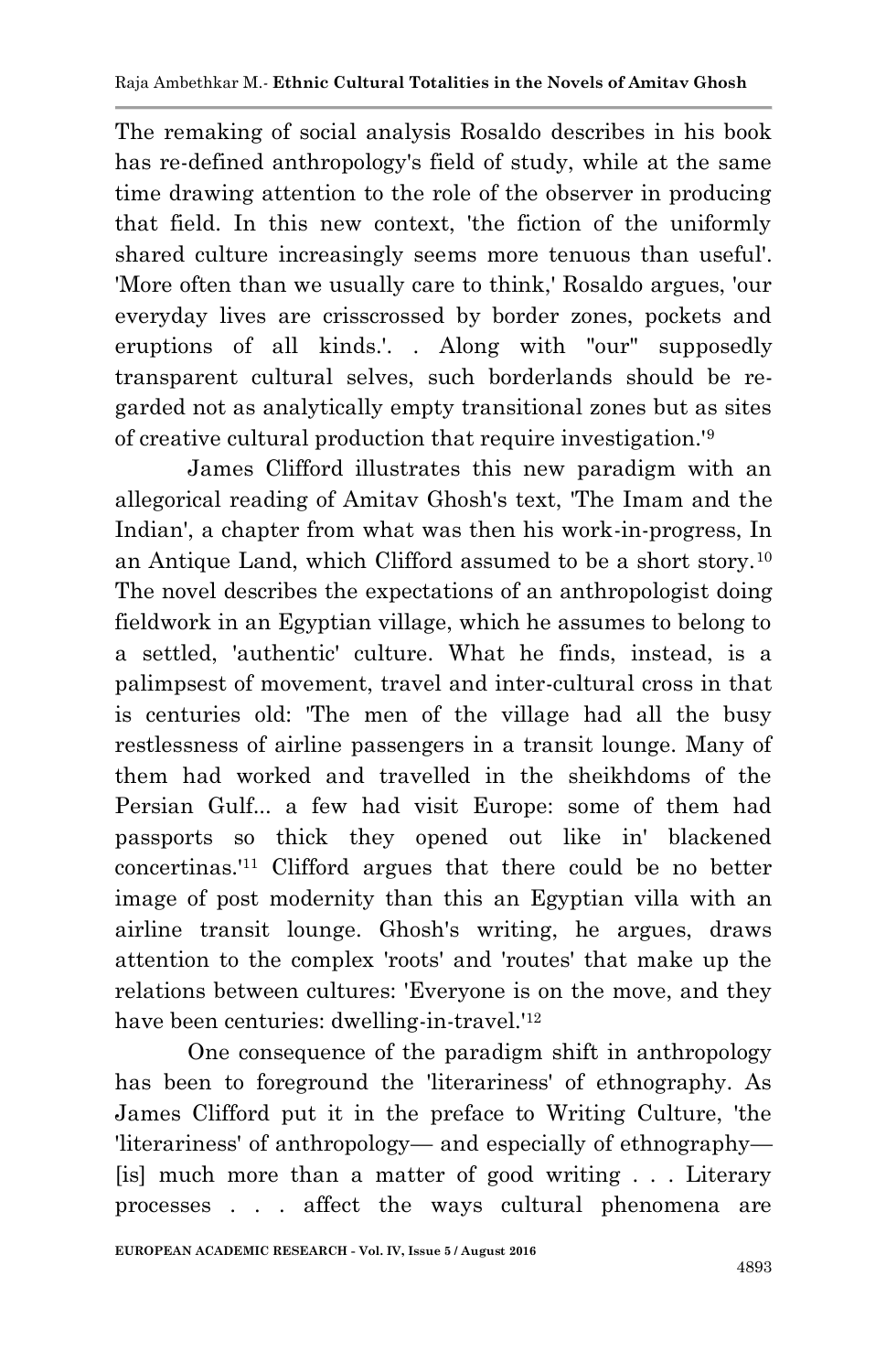registered'.<sup>13</sup> The fact that Amitav Ghosh has been able to move freely in his writing between anthropology, history and fiction is symptomatic of the extent to which traditional boundaries between those disciplines have themselves broken down.

Ghosh's first novel, The Circle of Reason (1986), concerns the picaresque adventures of Alu, a weaver from a small village near Calcutta, who leaves home to travel across the Indian Ocean to the oil town of al Ghazira on the Persian Gulf. Reviewers of the novel read it as an allegory about the destruction of traditional village life by the modernizing influx of Western culture, and the subsequent displacement of non-European peoples by imperialism. In the long opening section, set in the village of Lalpukur, Alu is apprenticed as a weaver, while his uncle, Balaram, the village schoolmaster, is obsessed with Western ideas, epitomized by his passion for phrenology and the writings of Pasteur. Balaram establishes the Pasteur School of Reason, alternatively bores and terrorizes people with his scientific notions, and eventually destroys the village by sterilizing it with carbolic acid. Anthony Burgess read the episode as a satire on Western imperialism: while Alu for tradition, Balaram 'stands, in his demented way, for progress.<sup>14</sup> *The Circle of Reason* certainly explores the relation between mimic and imperialism. But Burgess's argument that it juxtaposes, traditional cultures with a diasporic, post-colonial culture is a heading made within the paradigm of classical ethnography. For Gosh, even societies that appear to be static and traditional are always already diasporic.

Amitav Ghosh is distinct from several other writers of contemporary times as he takes a long shot of history and presents a complex picture of how people and events are inextricably interwoven into the fabric of history and how people realize the historicity of contemporary period as in the Indian struggle for independence.

An acute sense of being part of history in the sense that the forces, which fuel and propel the changes, either political or socio-economic touch and penetrate the private lives of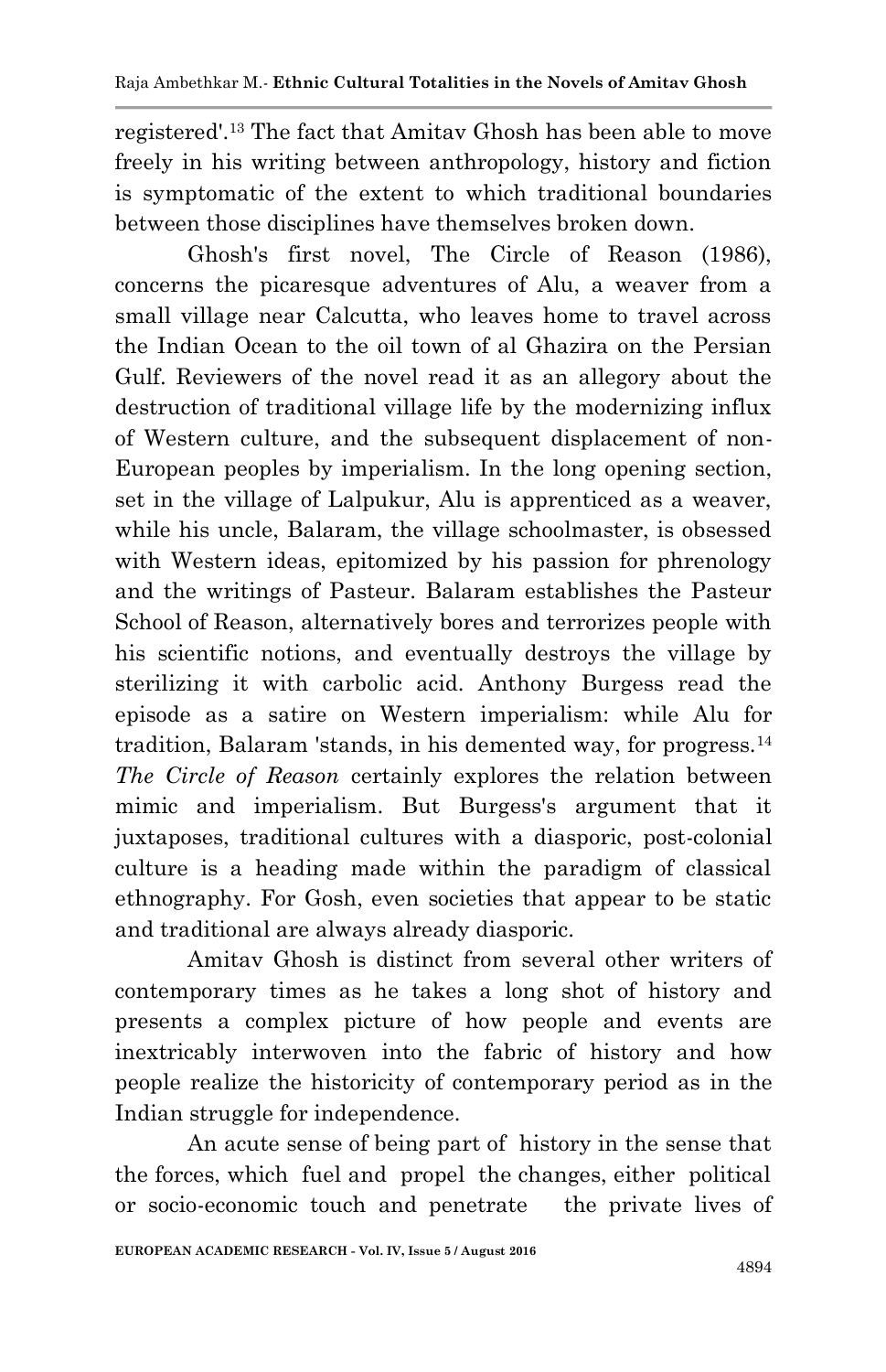individuals leaving them lesser or no choice in directing their lives but having to obey forces and issues larger than themselves. There are several philosophies of history which attempt to explain and interpret, not only as to how historical events happen but also why they happen but none of them can offer a satisfactory explanation other than saying that they depend upon three coordinates – the man, moment and the milieu.

Basically history moves in two streams or strands the first slow and steady accepting and assimilating changes in the gradual process and acquiring new beliefs, values and practices while eclipsing some of them when they have outlived the utility and purpose and sudden catastrophic changes like revolution which erupt like a volcano accumulating force and pressure over a period like French, Russian and Chinese revolutions. Scores of historical novels have been written from different perspectives and the writers tend to recreate the historical events in an accurate manner as much as possible in spite of the creative license they have. There can be no better illustration of the French revolution than ―A Tale of Two Cities", Napoleon invasion of the Russia in "War and Peace" or the Russian Revolution in Gorky's 'Mother" and Pasternak's ‗Dr.Zhivago' to indicate as to how history and personal lives of people are interwoven such that the collective fury of historical forces alter the lives of people, sometimes beyond recognition and often irretrievably.

The Indian struggle for independence right from 1885 to 1947 accompanied by the holocaust and trauma of partition which wrecked and uprooted the lives of millions while killing thousands of people still has resonances and reverberations in contemporary partition literature of which Amitav Ghosh The Shadow lines is a vivid and graphic example. Several people , now old, underwent the agony and affliction of being disturbed and displaced from the place of their birth like the writer Khushwant Singh still laments that his home place is no longer in India but in Pakistan and claims to have shed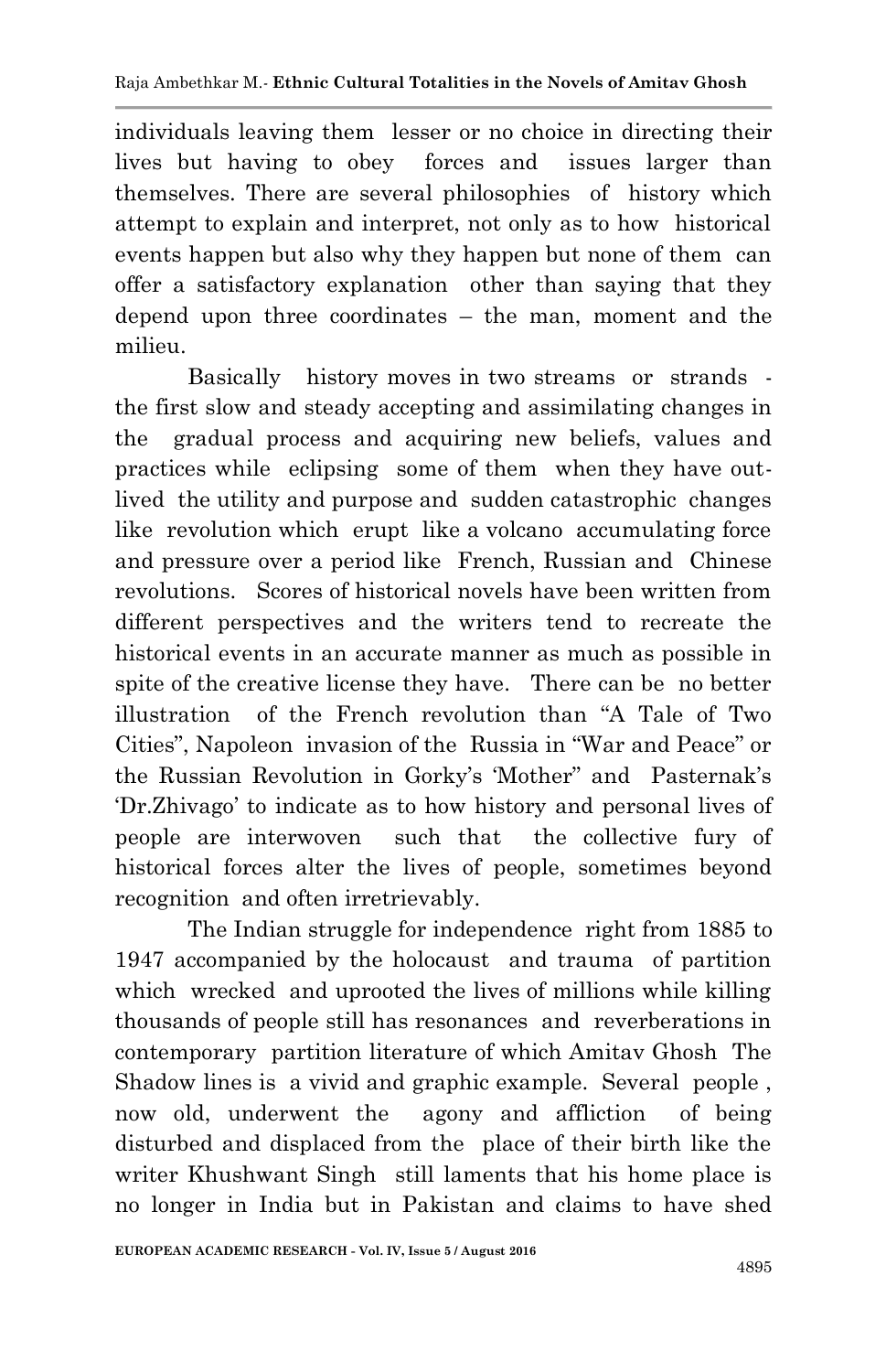many bitter tears over his implacable loss. The partition of India is not on the basis of cultural divide but that on political basis with leaders fighting for satisfying their own demands and drawing imaginary lines on the political map of the country with scant regard or respect for the inter-meshed lives of the people. As Shakespeare points out in Julius Caesar, the tide of human affairs subsides as time passes on leaving the traces and debris behind and often assimilated into the lives of people who may not be aware of how they came to be what they are, being ignorant of the silent forces that shaped their lives. It is only people with a broad understanding and vision of human life and its social evolution that can understand the course of history and the turns it has taken, along with the impact of other cultures in the process of living.

The induction and imposition of colonialism on Afro-Asian societies injected new force and energy into the socioeconomic structure even though exploitation in nature is beneficial to the colonial ruler. Till the time these societies were caught up in a repetitive and cyclical mode of existence underscored by feudal structures of production and administration. The rise of industrialism in Europe coincided with the search for cheap raw materials and labour along with new centers of commerce and exchange. The colonial rule was supported with collusion from native rulers and sheer force of modern weaponry in the initial stage which later was substituted by political and bureaucratic administration with help and participation from the indigenous dominant groups. This has lead to gradual changes in socio-economic structures and way of life paving the way for the creation of modern society on the lines of the European societies way of living . How this process has worked at different levels of socioeconomic and psychological process is a very interesting study undertaken by post-modern philosophers like Michael Foucault who radicalized the approach towards the study of societies at different stages of growth and evolution.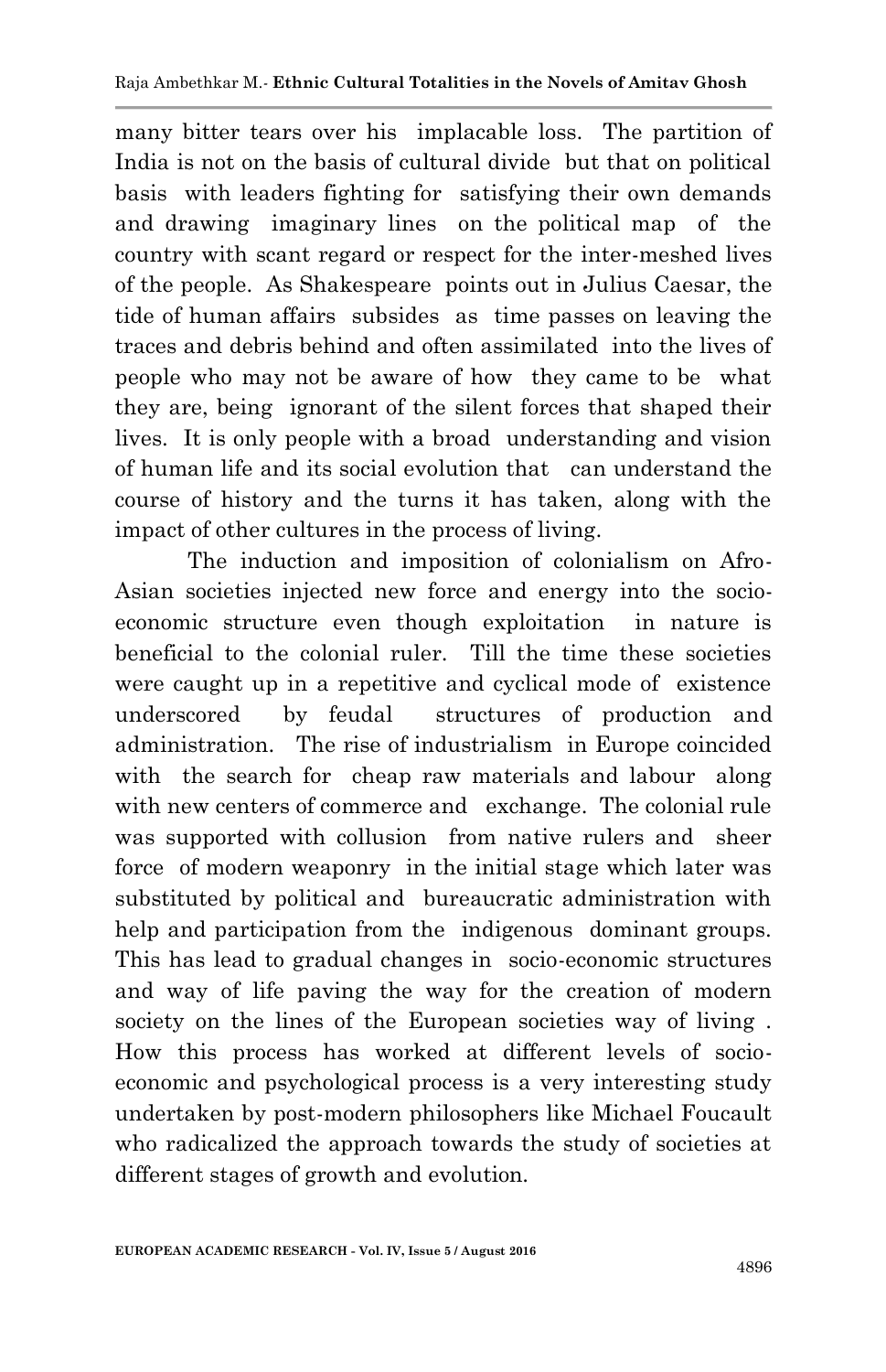History, as a narrative of human socio-economic and political evolution, has multiple perspectives and depends not only upon the philosophy and perception of the historian who select his facts for chronological presentation but also which segment of society and from whose angle it is presented, counts a lot in understanding it. The best evidence for this argument is the recent development of a new school "The Sub-altern studies" which is history from below or rather history of the unarticulated masses. The colonial rulers indicted their own version of the history of the colonized which they projected as being stagnant and stratified which as rulers they were able to extricate and reset on the path of progress. This kind of skewed and slanted history gained much popularity among the people of the rulers who believed that their rule is beneficial to the colonized people and that they are rendering selfless service to their upliftment. These histories cleverly concealed the plunder, loot and exploitation of the rulers and the merchant class and presented the oppressive colonial rule as an altruistic one.

In contrast to the colonizers version of history, the indigenous historian rectifies and resets the picture of history from the oppressed and exploited peoples point of view and reveals the seamy side of colonial rule which is not presented in official version. There is a need not only to present a corrected picture of indigenous history but also to evolve a new methodology of identifying facts and underlining their significance as argued by D.D Kosambi in his popular history book "An introduction to the study of Indian history"

The colonial rule has introduced, though unwittingly, a new awareness which was not found in Indian history earlier as earlier groups or communities came, settled and became assimilated into the broad spectrum of the Indian way of life like Muslims, Parsees etc. The coming of English people created a new socio-cultural situation in which they not only maintained their identity and way of life strictly segregated from the lives of Indians but aggressively attacked the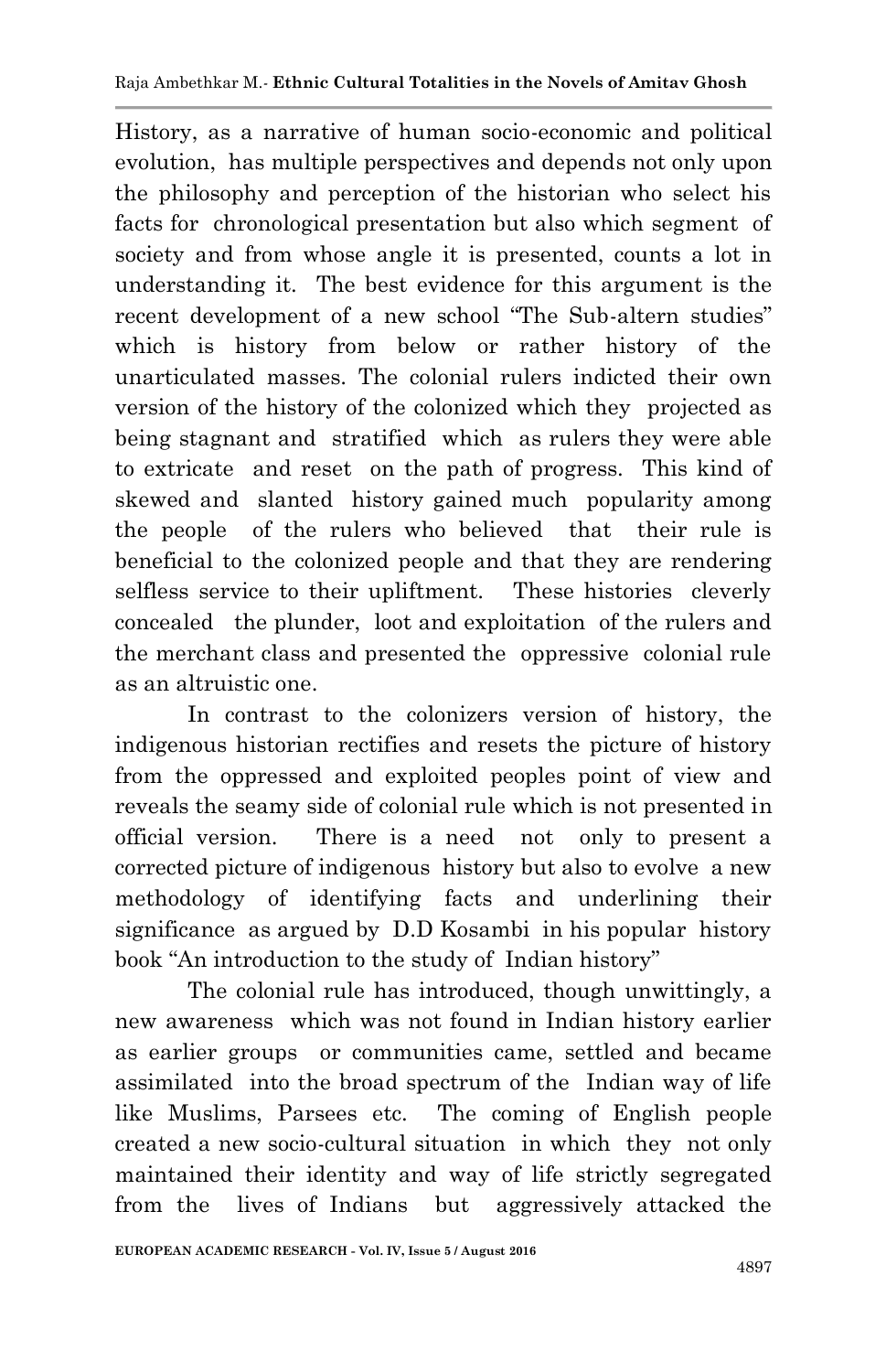indigenous cultures as primitive and barbaric with their own culture as the criterion for which there cannot be worse testimony than their ignorant account of early rulers and their ilk. The English rulers never integrated into Indian societies but drained the country's resources with tremendous efficiency and whatever development they created is either incidental or subsidiary to the main goal of exploitation. What is more painful is the collaboration of the native elite who disdained the masses as beasts of burden and who are hand in glove with alien rulers and rather amorous and imitative of their habits and lifestyle. Ironically, it is under the exploitative and oppressive rule of the British that a new sense of selfawareness and political and cultural consciousness emerged as a response and challenge to the claim of rulers that Indians are unfit to govern themselves. It also awakened the indigenous people to a sense of cultural identity which became a powerful tool and means to forge the struggle for freedom. Historical consciousness is awareness of how the course of events of a particular society or country shaped the evolution of the country that we see it in the present form. They can be sociopolitical or cultural in nature only the latter has long term impact and often may not be totally assimilated into the indigenous culture as we still perceive in India. Amitav Ghosh based his narration on the facts and figures of history but uses his imagination to recreate the live atmosphere it was delving into the minds, attitudes and behaviour patterns of people and how their collective thinking and behaviour modulated and controlled their lives. It may not be a simple singular mode of narration of using linear method of history. As the recent critical school "new historicism" founded by Stephen Green Blatt argues a serious and committed artist, at least in the recent times, is a chronicler in a rather indirect way by being suggestive, which is no less important than the version presented by the historian, as the former captures the ―Zeitgeist‖ the spirit and core of the times which a historian cannot do. He presents the collective psyche of the people and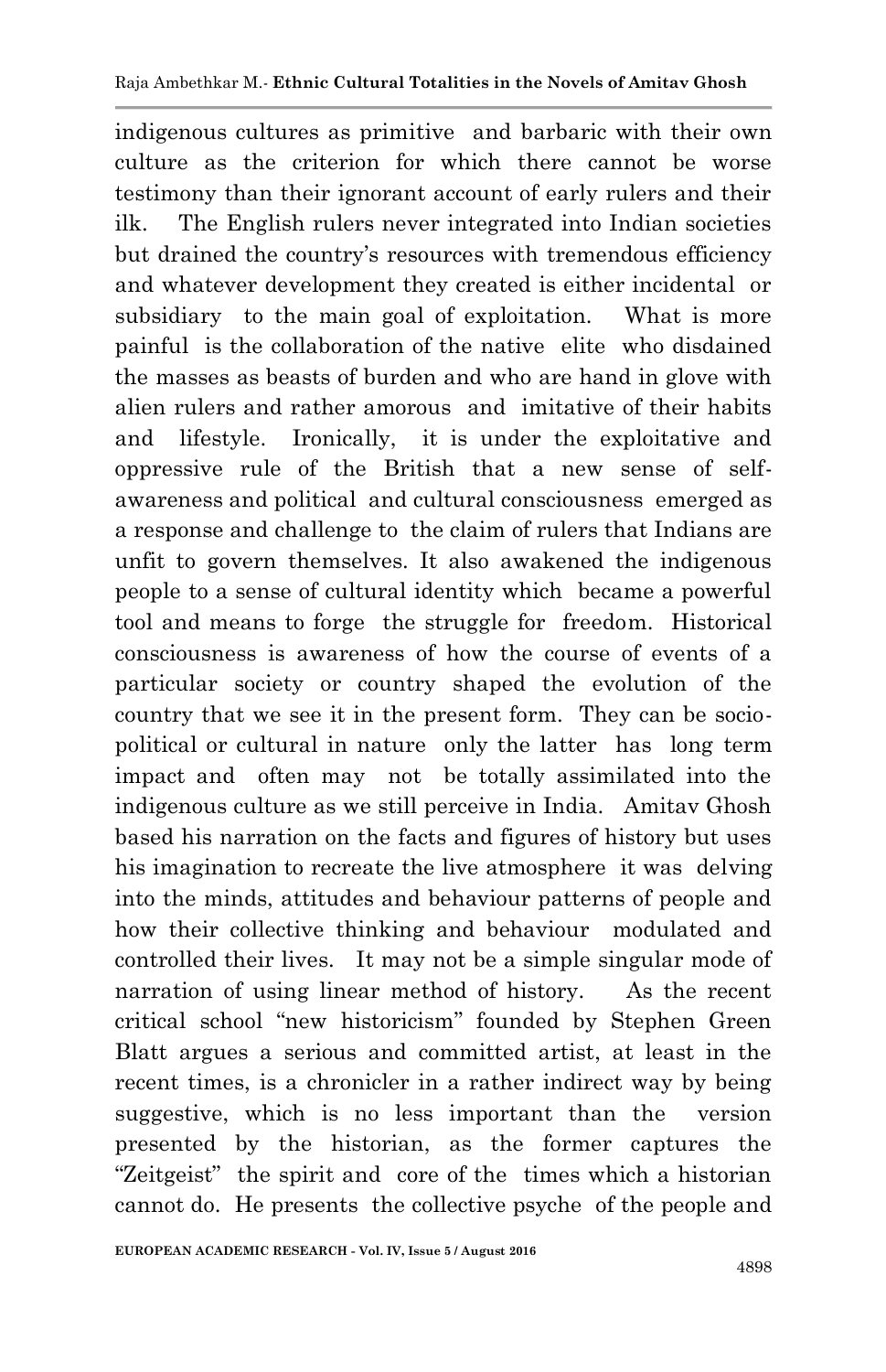probes into what motivates , animates and drives their lives. It is almost for a gifted writer to portray the mind of the nation and there are several outstanding examples like the impact of the novel ‗Anandmath' on the Indian freedom struggle and Gorky's mother on "Russian Revolution".

 The writer has the facility to go backward to what happened in the past and also forward to what may happen in future. This kind of shuttling between the past and future and interweaving them like a warp and weft reveals not only the vision and artistic imagination of the writer but also his craftsmanship like a master weaver. It often happens that when an artist looks back either on his own history and culture or that of another he may indulge in regret and sorrow as Stephen Dedalus in 'A Portrait of the artist as Youngman" who grimly declares that "History is the nightmare from which I am trying to awaken" as often the history of the colonized are. It is these suppressed, marginalized and often erased histories that become the staple of Ghosh's writings who sets on a new course of excavating the obfuscated and carefully ignored histories because there is a mutual and reciprocal relationship between power and discourse each legitimizing the other.

Amitav Ghosh has undertaken the unenviable and burdensome task of unearthing or excavating the erased or buried history of the colonial people who have been most ruthlessly and shamelessly exploited and plundered by colonizers to enrich themselves but were careful not to allow the records of exploitation s to see the light of the day. For all the wealth they have drained from the country the little benefits they have done in terms of education and administration have constantly been highlighted as the benefits of British rule. It is a lopsided and biased account of colonial history and no official historian set the record straight by showing the seamy and unseemly side of colonial plunder. It reminds one of the cryptic comments of Virginia wolf that ―Nothing has really happened until it has been recorded.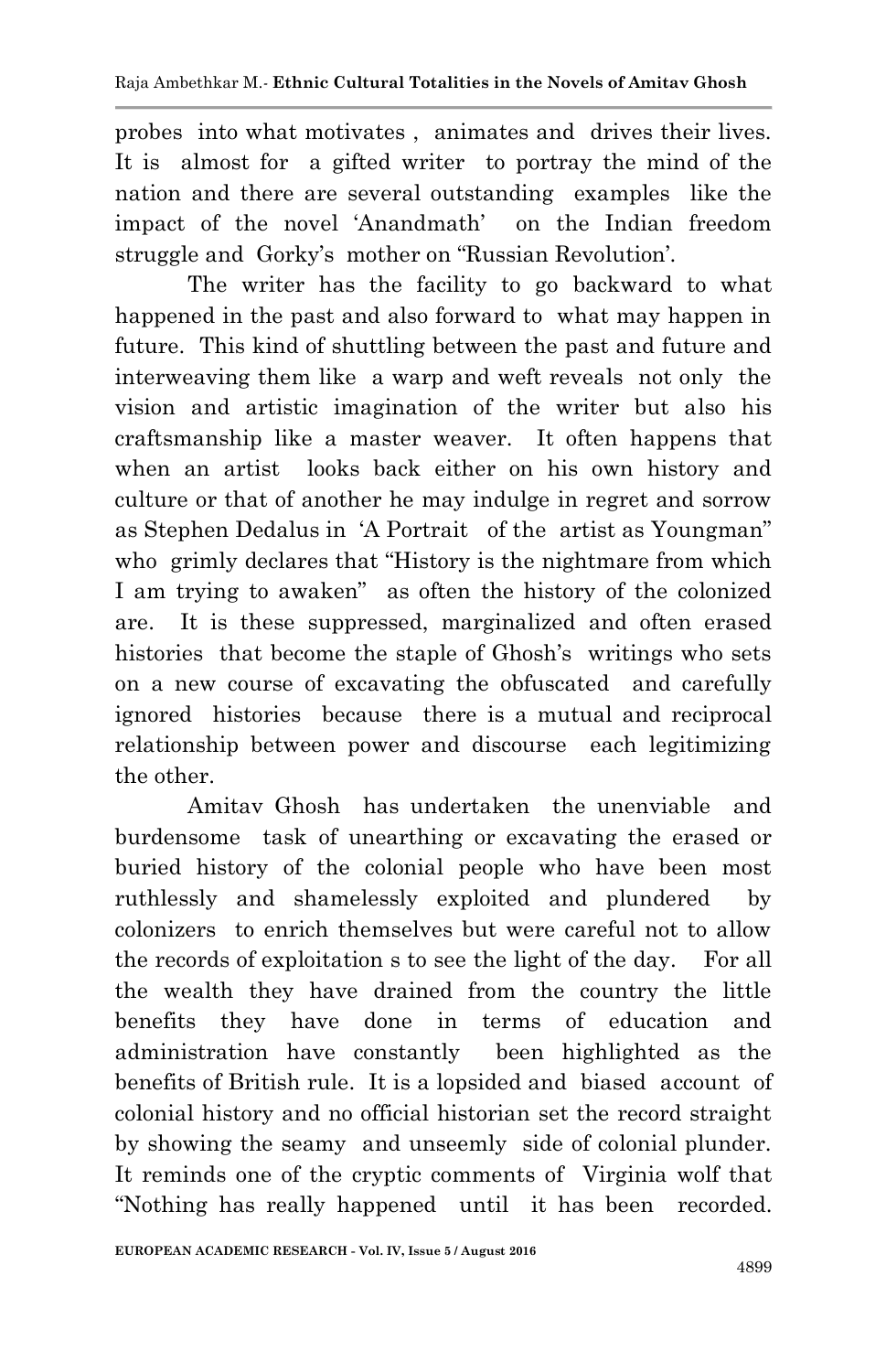Edward Gibbon the great historian who produced a comprehensive and voluminous account of the fall of the Roman Empire surveys the course of human events as they occur and draws the melancholic conclusion that "History is little more than the register of the crimes, follies, and misfortunes of mankind. When one reads the creative account of history presented in the novels of Ghosh in "The Shadow Lines", or "An Antique Land" or "The Glass Palace" one becomes painfully aware of how the earlier generations of common people have been crushed under the heel of imperialism.

The narrative talent of Ghosh is employed in the process of inscribing a new, hitherto ignored chapter of suppression and slavery in the annals of world history which till now presented a conqueror's account of events. He gave a new turn not only to Indian writing in English, but also to the marginalized and sub-altern perspective to history of how it is the collective effort and unpaid labour of the masses that created the surplus in which the rulers luxuriated and created their versions of history. Though not a Marxist by ideological commitment, his humanist sympathies are no less evident in the way he recreated the life of suffering misery and dire poverty which drove people across the seas in search of better life than that they endure at the place of their birth.

Unlike the writers of the past whose reflection of reality does not go beyond the culture in which the text is grounded, the modern writers are writers on the move as the people migrate across the globe in search of green pastures and the writers also follow them in search of their own stories. Their works are no longer works of imagination with elements of reality incorporated into them but an assortment of diaries, documents, travelogues and several other complementary information to strengthen the authenticity of writing.

Fiction is no longer an outcome of the writers imagination in a globalised world but one way of rooting oneself based on the culture and history portrayed in the text because of the constant mobility of the people across the globe.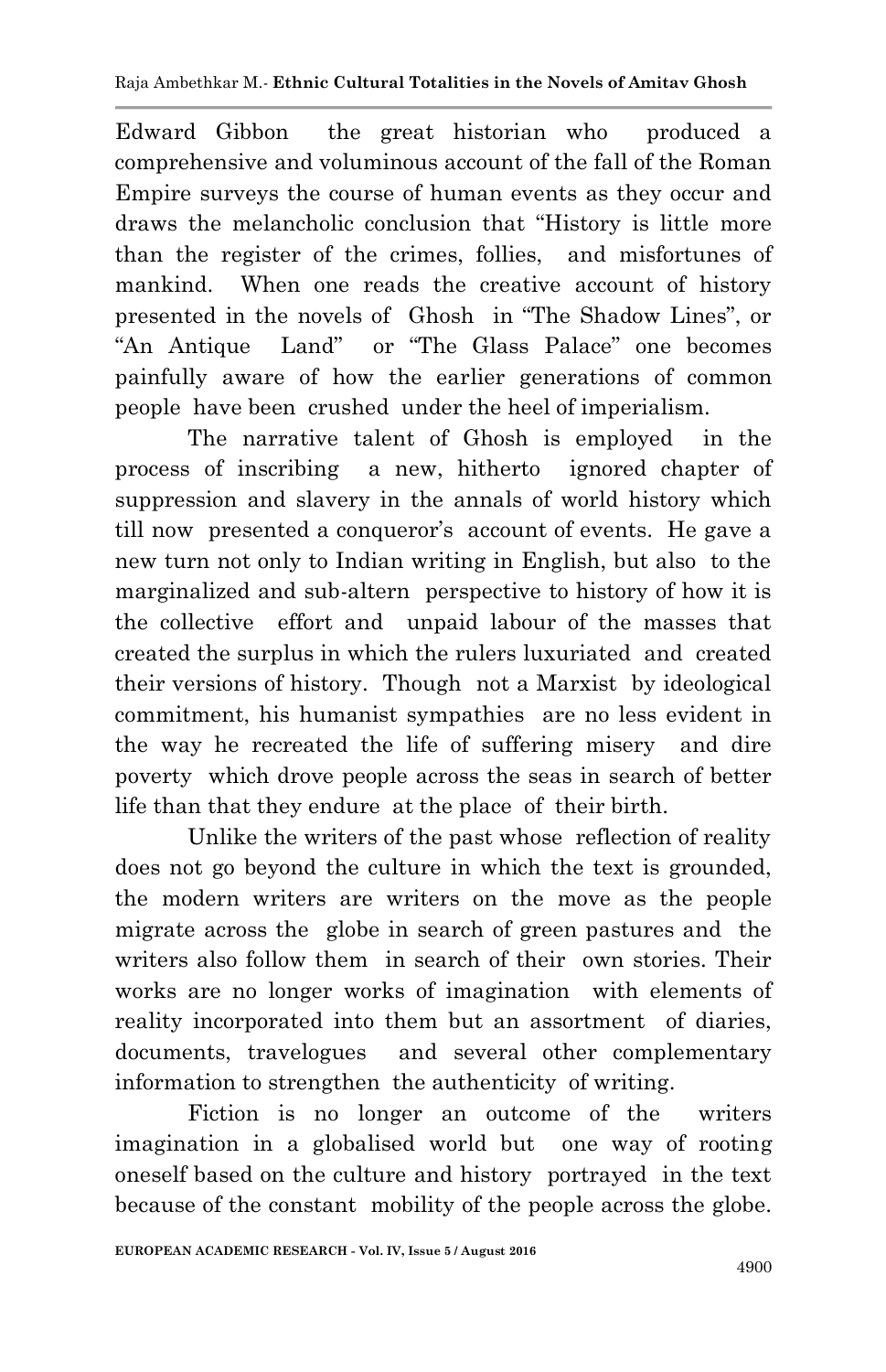It gives a sense of fulfillment or even a sense of belonging which is a powerful and fundamental need of all human beings. ―Fiction, at its best, provides us with ‗addresses' for the lost actors in the historical chronicle. By dwelling on small details and bestowing on ordinary lives an attention that the historian's stricter annals cannot afford, a writer creates and interior history. Such an internalized record of emotions runs parallel to explicit factual accounts and fills them out. At this elusive juncture, so to speak, story meets history and makes it a little more comprehensible. A genre like the novel, especially, is suited to the task of bringing content back to those empty frames from which the colonial subject is always vanishing."<sup>1</sup>

The task undertaken by Ghosh is an attempt to recreate the past in such a way that the intelligent reader is made to ponder over the meaning and implications of ones history and how it influences the present and future course of action. In his novels "The shadow lines" and "The Glass Palace", Ghosh relates the story of partition and how the lines are drawn to divide the people. ―The Glass Palace‖ is a recreation of British rule in Burma and the ruthless exploitation it is subjected to, reducing it to a state of poverty and misery and the impact of the second world war in further ruining Burma. The narrative stops at the struggle launched by Aung San Suu Kyi to install democracy in Burma.

The expatriate writers Rushdie, Amitav Ghosh, and Shashi Tharoor mix the past, present and future and the imperial and colonial cultures in their fiction. They tamper with the received history, rewrite and realign it "from the point of view of the victims of its deconstructive progress". Rushdie's *Midnight's Children* (1981) dislocates time and place, shifts perspectives and narratorial voices to give several versions of the subcontinent's post-colonial history and compels the readers to 'reexamine their concept of history". His *Shame* (1983) represents the sub continental historical and cultural realities.

Shashi Tharoor's *The Great Indian Novel* (1989) is a post modernist, deconstructive novel attempting "to retell the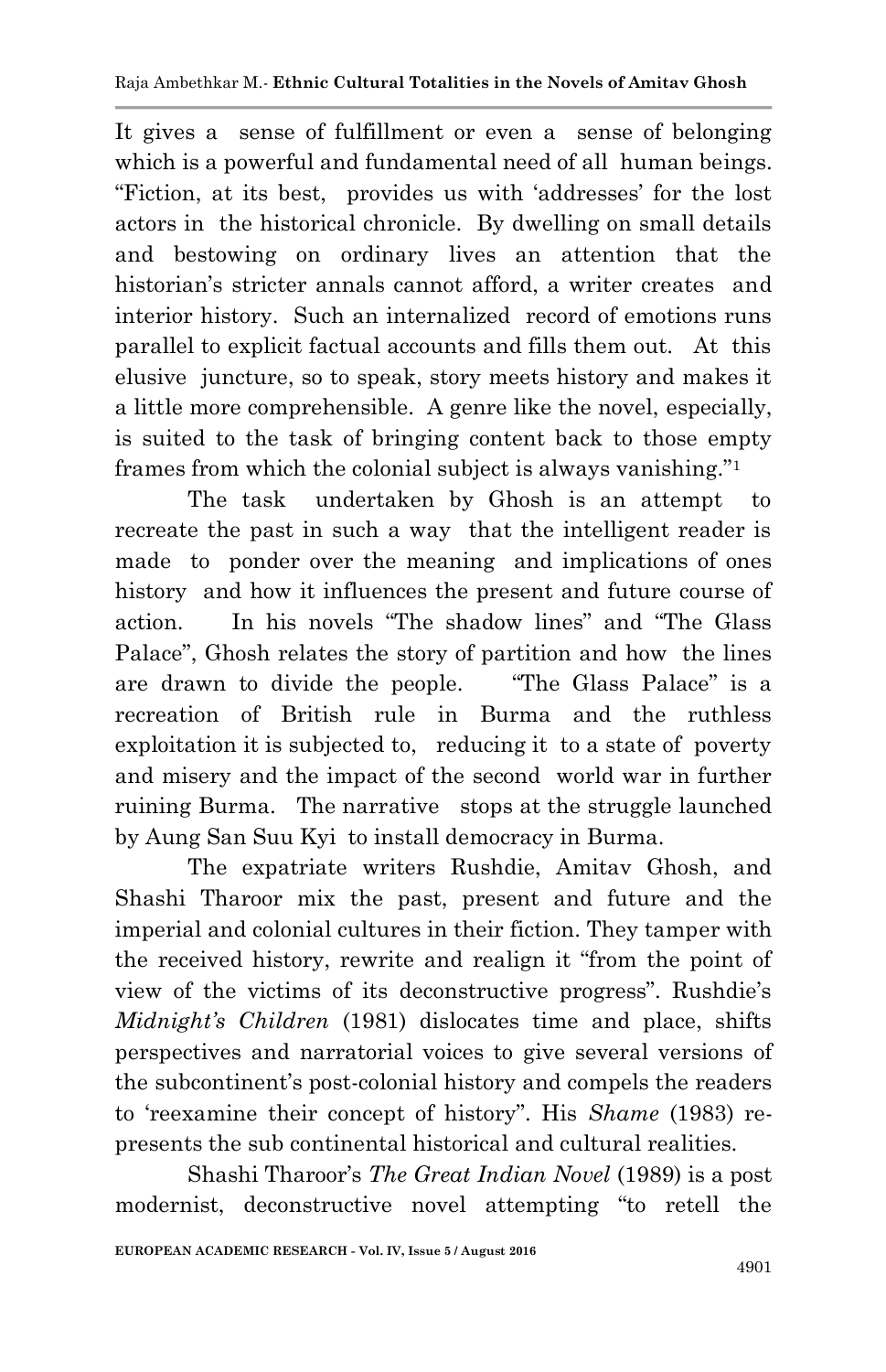political history of 20th century india through a fictional recasting of events, episodes and characters from the *Mahabharata"*. It merges myths, fairy tales, legends, and contemporary realities into an epic structure. *The Great Indian Novel* swiftly moves through the incidents of freedom struggle such as Jallianwala Bagh Massacre, peasants' and industrial workers' movement, Gandhi's Dandi march, Partition, independence and the dark period of Emergency and its consequences in an allegorical vein. As Ayyappa Paniker remarks: "The superimposition of the political events of the  $20<sup>th</sup>$ century on the basic structure of the Mahabharata is made plausible by variations in stylistic levels and tones". Tharoor's *Show Business* (1991) throws light on the Bombay film industry and the lives of film actors turned politicians echoing NTR and MGR. It refers to Bofor's scandal and the scandals involved by actors. The novel suggests that the essence of politics, like that of cinema, is lies. Tharoor's recent novel Riot deals with the communal vandalism that shocked the Indian in 1989. According to Tharoor, it answers the questions of identity, religious and political, and suggests that we are prisoners of constructions of our own mind. His recent work Nehru is a biography of jawaharlal Nehru. It throws light on the historical happenings and traces democracy, secularism, mixed economy and non-alignment as the pillars of Nehru's legacy.

Amitav Ghosh, like his contemporaries, is influenced by the political and cultural milieu of post-Independence India. His *Circle of Reason* (1986) is written in the mode of Rushdie's magical realism with the folktale charm of *Arabian Nights.* It deals with the continuing tradition of cultural exchange for India westwards across the Indian Ocean to the Gulf States and Egypt. *The Shadow Lines* (1998) represents the different narratives of the self and nation which can conflict only with destructive results. Set in Calcutta of the year 1960s, it moves through Calcutta and Dhaka and London. The time span of the novel extends from 1939 to 1979 with 1964 being a very important year for the characters. Memory links the past and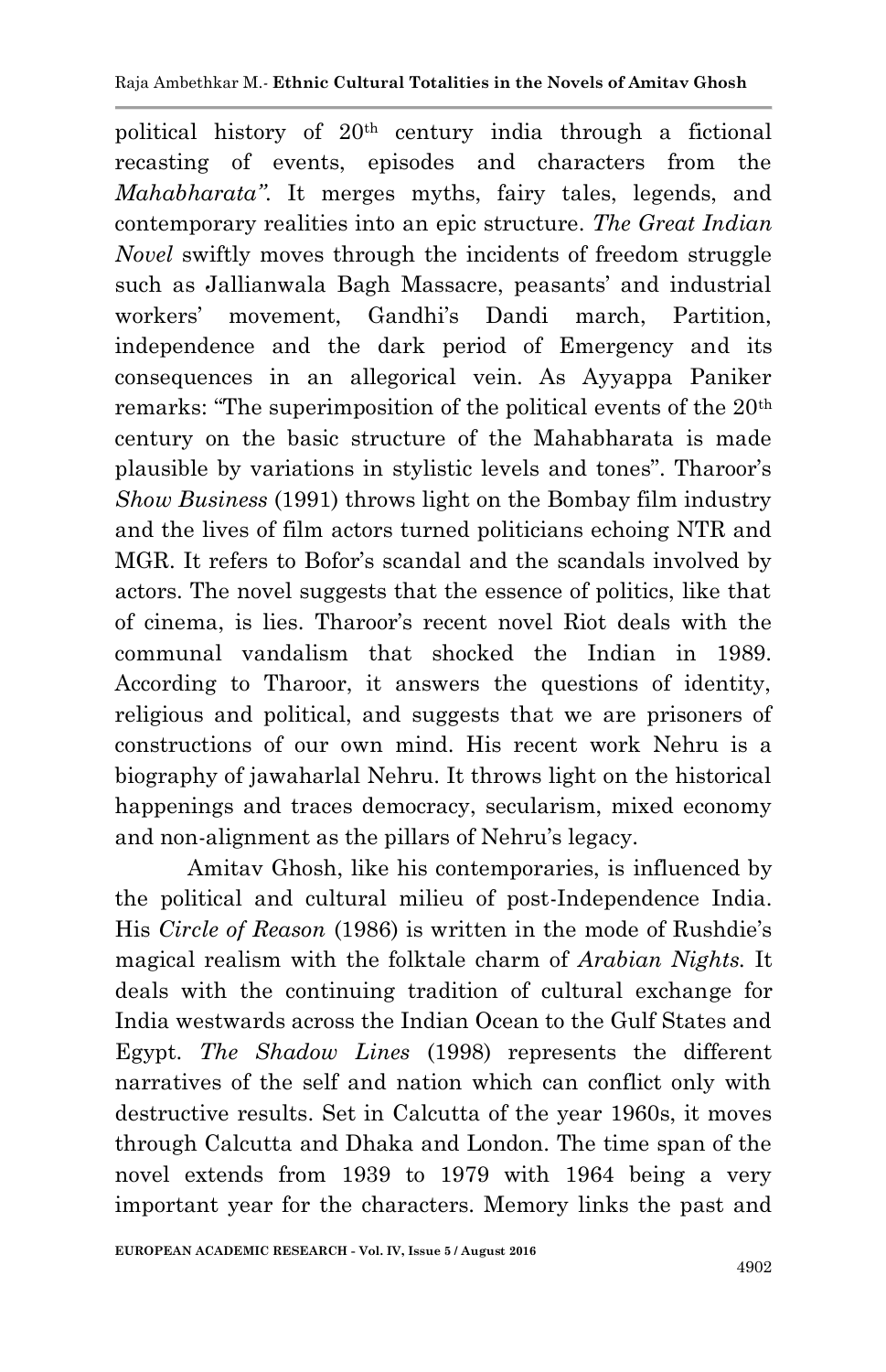the present. "Concept of national identity gets a raw deal because the same incident namely the theft of the prophet's hair in Kashmir provokes riots both in Dhaka and Calcutta. It reveals the fact that more people were slaughtered in these riots of 1964 than those in Indo-China war in 1962. The lines drawn through the Indians by the colonizers during the reign are still able to show the impact of their dark shadows on the situation and incidents in decolonized India and Pakistan. Quite ironically, the ideals of religious tolerance and fraternity nurtured by the freedom struggle suddenly seem to lose meaning. In *an Antique Land* (1992) is a non-fictional novel blending an oriental tale with epistolary fiction. Ghosh's childhood experience of riots in Dhaka and the consequences of Iraqi war of 1990 came to the fore. It acquires the postcolonial undertones in hinting at the fact that the colonial historians did not care to note the achievements of their subjects, the colonized people. It is "a blending of fact and fiction, mingling multiple points of view and different areas of knowledge in history, anthropology, sociology, religion, geography, trade and magic. *The Calcutta Chromosome* (1996) is a mystery novel. It discusses the two worlds of science and counter-science, European rationality and Indian myths against the backdrop of Calcutta's streets, markets and monuments. It deals with the connection between science, history and colonialism. *Countdown* (1999) expresses Ghosh's views on the nuclear lobby both in Indian and Pakistan. The motivation behind India's nuclear programme, according to Ghosh, is not the imagined threat to our northern frontiers, but the country's ambition to be counted as a "great power". *The Glass Palace* (2000) is an epic novel with historical material at the core. Ghosh, it appears, read hundreds of books, travelogues and other writings and visited and revisited several places that figured in the novel to impart authenticity to his work. The history of twentieth century is told across three generations spread over three interlinked parts of the British Empire: Burma, Malaya and India.